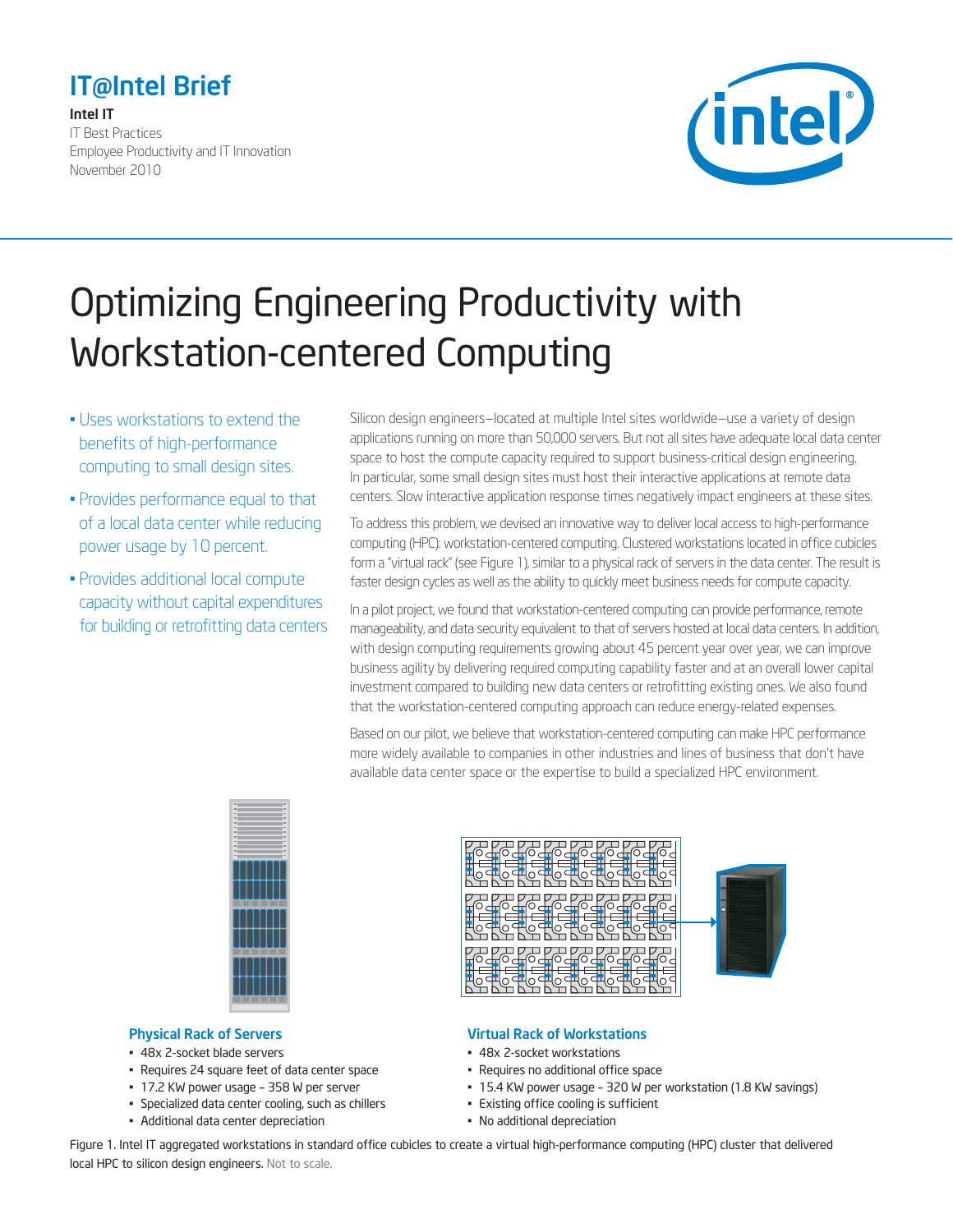## Business Challenge

Intel's approximately 20,000 silicon design engineers use a variety of design applications to create silicon products. These design applications use two computing methodologies:

- Batch computing, where the design application runs in an automated or scripted mode and can complete thousands of test cases to verify or correct chip designs.
- Interactive computing, where the design engineer interacts with a silicon design in real time using text and graphical modes.

The performance of batch computing is measured by throughput time, with the capacity and performance of the computing environment determining throughput effectiveness. Because engineers are not interacting with the application during batch jobs, the majority of Intel's design batch computing needs can effectively be met by either local or remote data centers. However, a small portion of batch computing must be local so that design engineers can efficiently verify designs with a small set of functional tests before running hundreds of thousands of regression tests.

The performance of interactive computing is measured by an application's response time to the design engineer's input. So long as a design engineer is not waiting for an application to respond, network latency is not impeding engineer productivity. But productivity ratings of interactive silicon design indicate that round-trip network latency greater than 10 milliseconds (ms) slows application response time and impedes design engineer productivity—even with simple two-dimensional graphics. If the network latency exceeds 20 ms, which is possible for some remote design sites, application response time becomes even worse.

Therefore, we concluded that some batch computing and all interactive computing should be co-located with design sites to enhance engineer productivity. However, our design sites are located all over the world—and restricting design sites to only those sites with data centers would reduce our flexibility and operational agility in meeting business demands. Moreover, activities such as building or retrofitting data centers have long lead times and require significant capital expenditures.

Providing our design engineers with tools that help them increase productivity offers a competitive advantage by enabling faster chip design. We therefore needed to find a way to provide the compute power required by engineers at small design sites that don't have data centers—without increasing data center costs.

# Solution

We challenged ourselves to take advantage of available technologies to provide local computing capacity and devised a new HPC model called workstation-centered computing. With this approach, we place workstations in office cubicles and interconnect them to form a virtual rack—similar to a physical rack of servers in the data center—offering a highly effective local compute environment for both batch and interactive computing.

#### TEST SETUP

To test our new model, we conducted a pilot study that placed large-memory workstations in office cubicles, using existing power, cooling, and network resources. The workstations functioned as a virtual rack and were configured to the same specifications as their data center-hosted server counterparts. We repeated the distributed cluster of workstations at three design sites, involving about 100 design engineers.

To make workstation-centered computing an operational reality, the clustered workstations had the following characteristics:

- Cooling. The workstations were able to work with ambient office cooling.
- Acoustics. Workstation noise was compatible with an office work environment.
- Manageability. We could remotely manage the workstations out-of-band, and each featured a single Ethernet connection for both data and system management.
- • Physical security. The internals of the workstations were completely locked; we also physically locked the workstations to the cubicle structure.
- Other security items. We disabled all external USB ports and OS hot-keys, installed a locked front panel with the power switch behind the panel, and secured the network ports.
- Intellectual property protection. We encrypted the data stored on the drive. To allow unattended re-boot, we stored the security keys on a centralized server that was inaccessible if the workstation was not connected to the network.
- Reliability. We used multiple power supply connections to help ensure that an accidental cable disconnection did not cause system downtime.

We used simple, innovative solutions to resolve key challenges:

- We worked with the system supplier to provide a single master key for the IT department to allow locking and unlocking of system internals. This prevented the IT administrator from having to manage multiple keys for individual systems and made hardware replacement easier.
- We used a combination-based monitor-port lock, which allowed us to lock a system with a combination instead of managing multiple keys.
- • To address intellectual property concerns, we used OS-based secure encryption for the data partition, with additional automation to help ensure that keys were not stored locally, but rather on a centralized secure server.

#### TEST METHODOLOGY

We tested the runtimes of various workloads using the clustered workstations and compared the results to the runtimes of the same jobs on servers located in a local data center. The workloads included one of or a combination of the following silicon design job types:

- Section router
- • Block layout
- • Waveform viewing
- • Chip layout editing
- • Design entry
- • Text editing

During the tests, multiple users evaluated and subjectively assigned a productivity rating to their experience with application responsiveness for each type of job. Ratings fell into one of three categories including "crisp," "noticeable slowness," and "annoying slowness." In our experience with these applications, we have found that that improving application response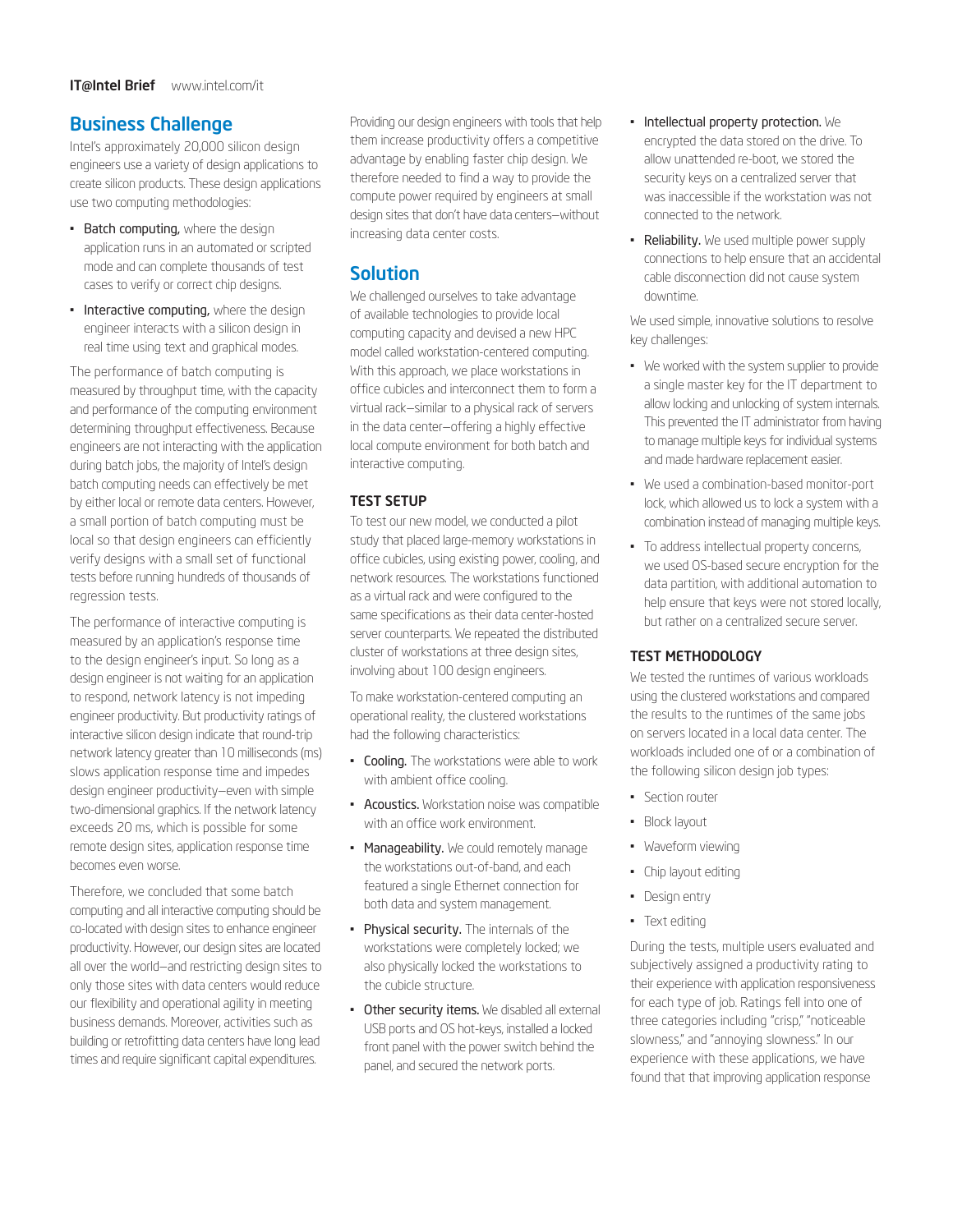time from "annoying slowness" to "crisp" can sometimes mean as much as a tenfold increase in productivity for some tasks, because the engineer is getting results faster as well as avoiding a high level of frustration.

#### **RESULTS**

In the pilot, the clustered workstations' performance of design tasks was virtually identical with similar workloads run on servers located at a local data center, with a network latency of less than 1 ms.

As shown in Table 1, application response time, which is dependent on network latency, is a major factor in design engineers' perception of productivity. Local data center computing provides the baseline data, with network latency of less than 1 ms. When network latency approaches 10 ms, some productivity ratings for design tasks begin to degrade toward "noticeable slowness." And when network latency reaches 20 ms or more, the productivity ratings decline even further—some into the "annoying slowness" range.

Workstation-centered computing is capable of providing design engineers at small, remote design sites with the same application performance as that experienced by engineers with access to a local data center.

#### Other Results

The pilot also showed that two other factors, noise and temperature, were non-issues. The ambient temperature reading in the cubicles was 74° Fahrenheit (23° Celsius), which was no different from cubicles that did not contain a workstation.

Noise levels are measured in A-weighted decibels (dBA), which is a measure of sound as perceived by the human ear. Noise levels associated with workstation-centered computing were between 45 and 50 dBA, which correlates to a noise level somewhere between a residential area in the evening and a private business office—quite acceptable to the engineers.

#### FUTURE PLANS

We have already deployed workstation-centered computing at three design sites. We plan to expand the deployment to additional sites in 2011. In selecting sites, we will carefully evaluate whether workstation-centered computing is

#### Table 1. Effect of Network Latency on Design Application Response Times

**Productivity Rating (lower is better)** Assigned by several Intel design engineers during testing

- 1 Crisp Application Response
- 2 Noticeable Application Slowness
- 3 Annoying Application Slowness

|                                                                                                                                       | <b>Application Type</b>         |                        |                                   |                                         |                                                           |                              |
|---------------------------------------------------------------------------------------------------------------------------------------|---------------------------------|------------------------|-----------------------------------|-----------------------------------------|-----------------------------------------------------------|------------------------------|
|                                                                                                                                       | <b>Section</b><br><b>Router</b> | <b>Block</b><br>Layout | <b>Waveform</b><br><b>Viewing</b> | <b>Chip</b><br>Layout<br><b>Editing</b> | <b>Basic Digital</b><br>and Analog<br><b>Design Entry</b> | <b>Text</b><br><b>Editor</b> |
| Local Computing Resource<br>Local data center or local<br>workstation cluster with<br>round-trip network latency<br>of less than 1 ms |                                 |                        |                                   |                                         |                                                           |                              |
| Remote Data Center<br><b>Computing Resource</b><br>Round-trip network latency<br>of less than 10 ms                                   | 1.8                             | 1.8                    |                                   | 1.5                                     |                                                           |                              |
| Remote Data Center<br><b>Computing Resource</b><br>Round-trip network latency<br>of greater than 20 ms                                | $\overline{\mathcal{L}}$        | З                      | 1.2                               | 2                                       | 2                                                         | 1.5                          |

Note: Intel internal measurements, January 2007 and March 2010.

Potential Business Impact of Workstation-centered **Computing** 

Although we do not expect to implement workstation-centered computing at every design site for every design engineer, it does have the potential for significant cost-savings in energy use and capital expenditure.

Energy use. If we deployed workstation-centered computing for about 50 percent of Intel's design engineers—approximately 10,000—the clustered workstations would equate to about 200 racks of servers in data centers. These 200 data center racks would consume about 3 megawatts (MW) of power at any given moment, plus another 1.5 MW of power for cooling, assuming a very efficient data center power usage effectiveness (PUE) of 1.5.

In contrast, the virtual racks of workstations would consume only about 2.7 MW—about 10 percent less than the data center servers—and would completely avoid an expensive special cooling infrastructure.

Capital expenditure. If we had to build new data centers to provide locally hosted compute capacity to engineers at small design sites, to keep their network latency to less than 10 ms, this would involve a large capital expenditure. Similarly, retrofitting existing data centers to provide additional compute capacity is also expensive. By locating local compute resources in office cubicles, workstation-centered computing avoids these types of expenses. Workstationcentered computing also avoids the depreciation cost associated with data center rack space.